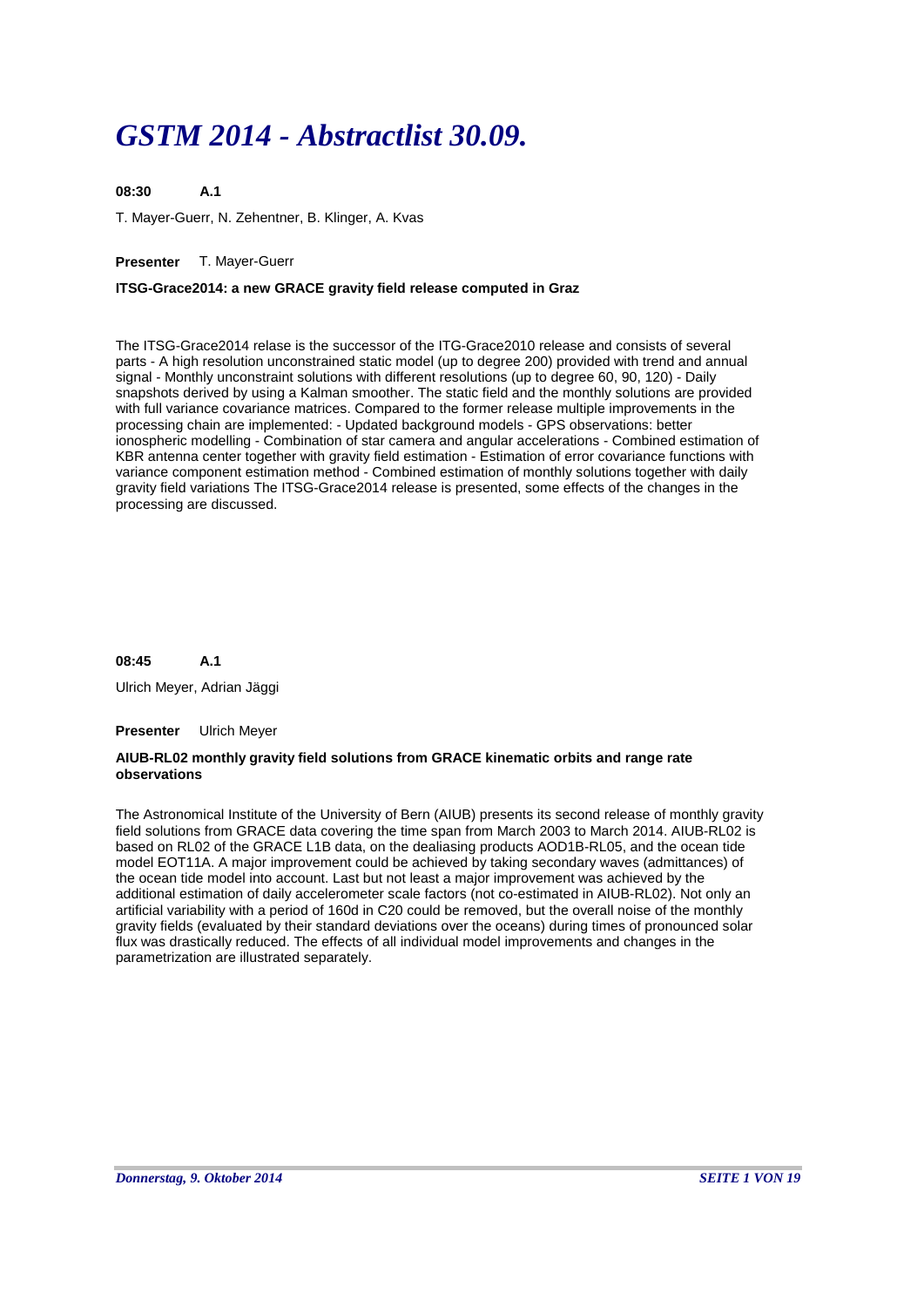#### **A.1 09:00**

Jean-Michel Lemoine, Sean Bruinsma, Pascal Gégout, Richard Biancale, Stéphane Bourgogne

### **Presenter** Jean-Michel Lemoine

# **Release 3 of the GRACE gravity solutions from CNES/GRGS**

The GRACE mission, already more than 12 years in operation, has provided a large-scale vision of the temporal gravity variations occurring on the Earth's surface. Using the reprocessed Level-1B "v2" data, the CNES/GRGS team has done a full reiteration of the GRACE and LAGEOS data processing based on upgraded data, models and inversion procedures. This new release (RL03) is now available on the GRGS web site. It features, in addition to using the new L1B-v2 data: - an improved a priori gravity model, closely following the actual gravity variations already observed by GRACE, - the use of FES2012 ocean tide model, - the use of the atmospheric dealiasing fields ECMWF ERA-interim (every 3 hours), the use of the oceanic dealiasing fields TUGO (every 3 hours), - some changes in the K-Band ranging and accelerometer parameterization, - an inversion procedure using truncated Eigen values allowing (as it was already the case for RL02) a direct interpretation of the gravity solutions without the need for additional filtering, - an extension of the maximal degree of the time-variable parameters from 50 to 80. The CNES/GRGS RL03 solutions will be compared with the RL05 solutions from CSR, GFZ and JPL, focusing particularly on the areas of the Earth where the spatial resolution of the solutions is important and challenging as in the vicinity of the three major earthquakes of Sumatra, Maule and Tōhoku. The small artefacts which have been identified in RL03 solutions, and were presented at the IGFS meeting, have since been studied. The outcome of these studies will be presented here.

#### **A.1 09:15**

B. Loomis, S.B. Luthcke, T. Sabaka

### **Presenter** B. Loomis

### **Progress towards the next generation of GSFC global mascons**

The latest developments of the NASA GSFC global mascon time-variable gravity product are discussed. Monthly sets of mascons are directly estimated from the inter-satellite K-band range-rate observations and take into account the full noise covariance. The primary benefit of the mascon approach is the ability to apply anisotropic constraints via a regularization matrix in the non-linear least squares update to the state. This approach reduces signal leakage and eliminates the need for post-processing steps when forming time-series of regional mass change. The current constraint strategy and other candidate strategies in development are discussed. This recent global mascon solution applies state-of-the-art models, IERS 2010 conventions, and a newly-optimized arc parameterization. Global and regional mass change signals from the GSFC mascon solution are analyzed and compared to available models and the GSFC and GRACE project spherical harmonic solutions.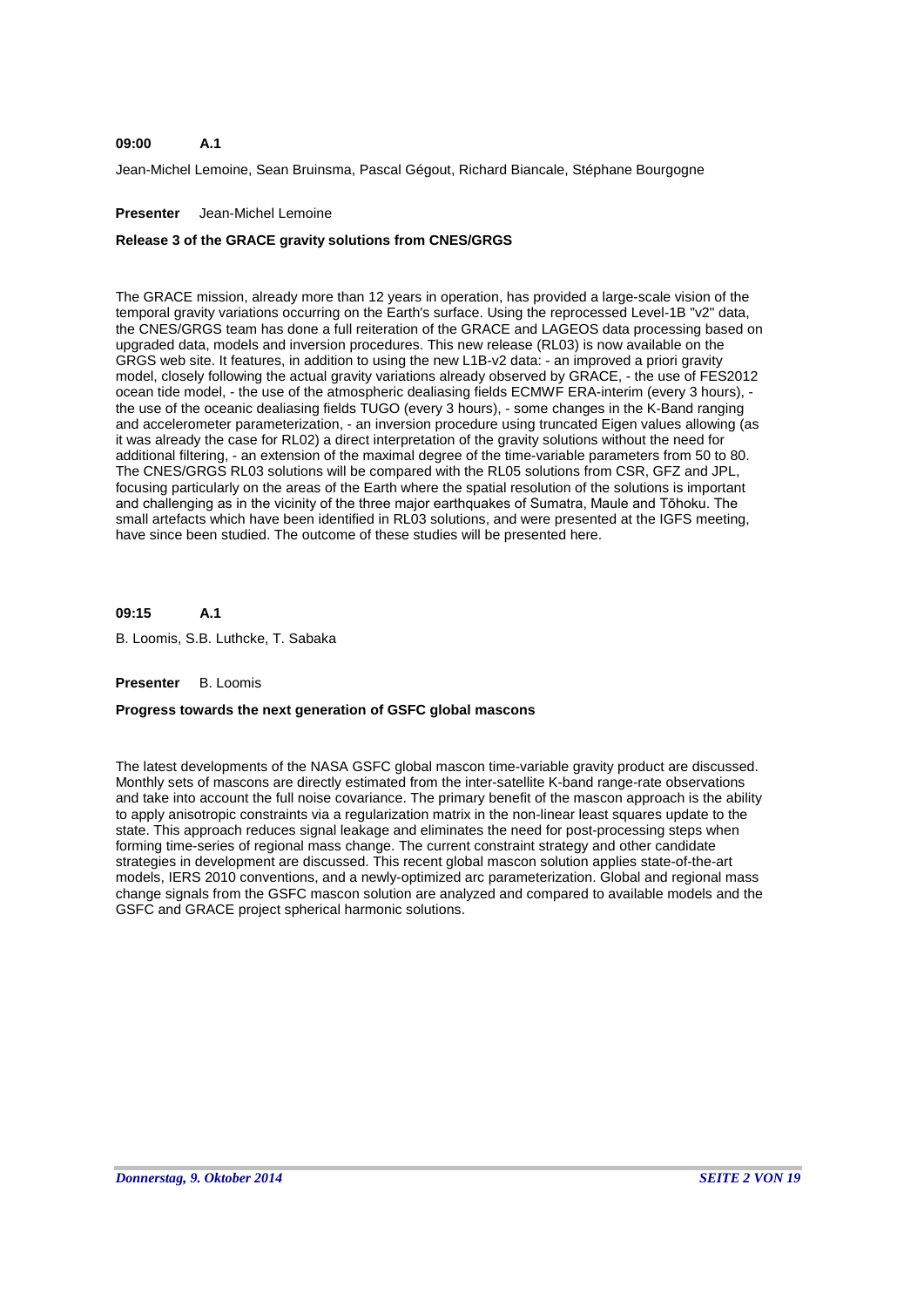#### **A.1 09:30**

Beate Klinger, Torsten Mayer-Gürr

### **Presenter** Beate Klinger

### **Combination of GRACE star camera and angular acceleration data: impact on monthly gravity field models**

The GRACE satellite mission provides K-band ranging (KBR) measurements between the two twin satellites GRACE-A and GRACE-B for the purpose of gravity field recovery. Although the accuracy of gravity field solutions has increased during the last years, there still remains an offset between the present error level and the GRACE baseline accuracy. Unmodeled errors in the Level-1B data products related to the alignment are one of the potential contributors to the error budget, since the precise intersatellite pointing is one of the essential requirements for the KBR ranging. Up to now, the attitude determination and the alignment between the two satellites were carried out solely by the two star cameras on board each spacecraft. However, the accelerometer provides additional information in terms of angular accelerations. Therefore, we combine both angular accelerometer and star camera data (ACC1B, SCA1B) in a least squares approach to improve the satellites' attitude determination. As a result, the high-frequent noise of the attitude data is decreased significantly. In order to benefit from the improvements on the sensor data level, other error sources and disturbances within the GRACE observations have to be identified. Based on these results, we show that improved modeling and processing methodologies (e.g. outlier detection) contribute to the overall accuracy of the recovered monthly gravity field solutions. The purpose of the presented work is to investigate the assets and drawbacks of this type of sensor fusion and its impact on the recovered gravity field solutions.

#### **A.1 09:45**

Peter L. Bender, Frank G. Lemoine, Scott B. Luthcke

### **Presenter** Peter L. Bender

### **Progress Toward Development of a Four Revolution Empirical Correction Proceedure for GRACE Type Missions**

At the GST meeting in 2013, an alternate procedure for correcting for acceleration noise and other sources of low frequency noise in the data from GRACE type missions was described. It is called Ocean Calibration, and relies mainly on using the inter-satellite range results over low latitude ocean areas to determine an empirical range correction function for 4 rev arcs, where all 4 revs cross the Pacific. A model for geoid height variation uncertainties in equatorial ocean areas was constructed based on the amplitude of variations in the ECCO-JPL ocean model. Also, a model for low frequency acceleration noise based on the nominal level for GRACE was used. For these models, simulations were carried out with fitting at 23 times of crossing of preferred sites. After trying a number of fitting functions, one with 16 parameters was chosen. With this fitting function, the contribution of geoid noise to the resulting geoid error was less than 3 mm, and the range noise contribution was a factor 7 less. These levels compare with 20 mm for the monthly geoid height variation due to hydrology (Gruber et al, 2011). However, the total low freq. noise in the GRACE level 1B range data is much higher than the nominal level (Ditmar et al, 2012), and the actual uncertainty in geoid models on a given day may be considerably less than the monthly hydrology variation level. Thus, until we understand more about the GRACE error sources, it is not clear if the Ocean Calibration approach would reduce the GRACE geopotential height variation errors and striping in the results substantially.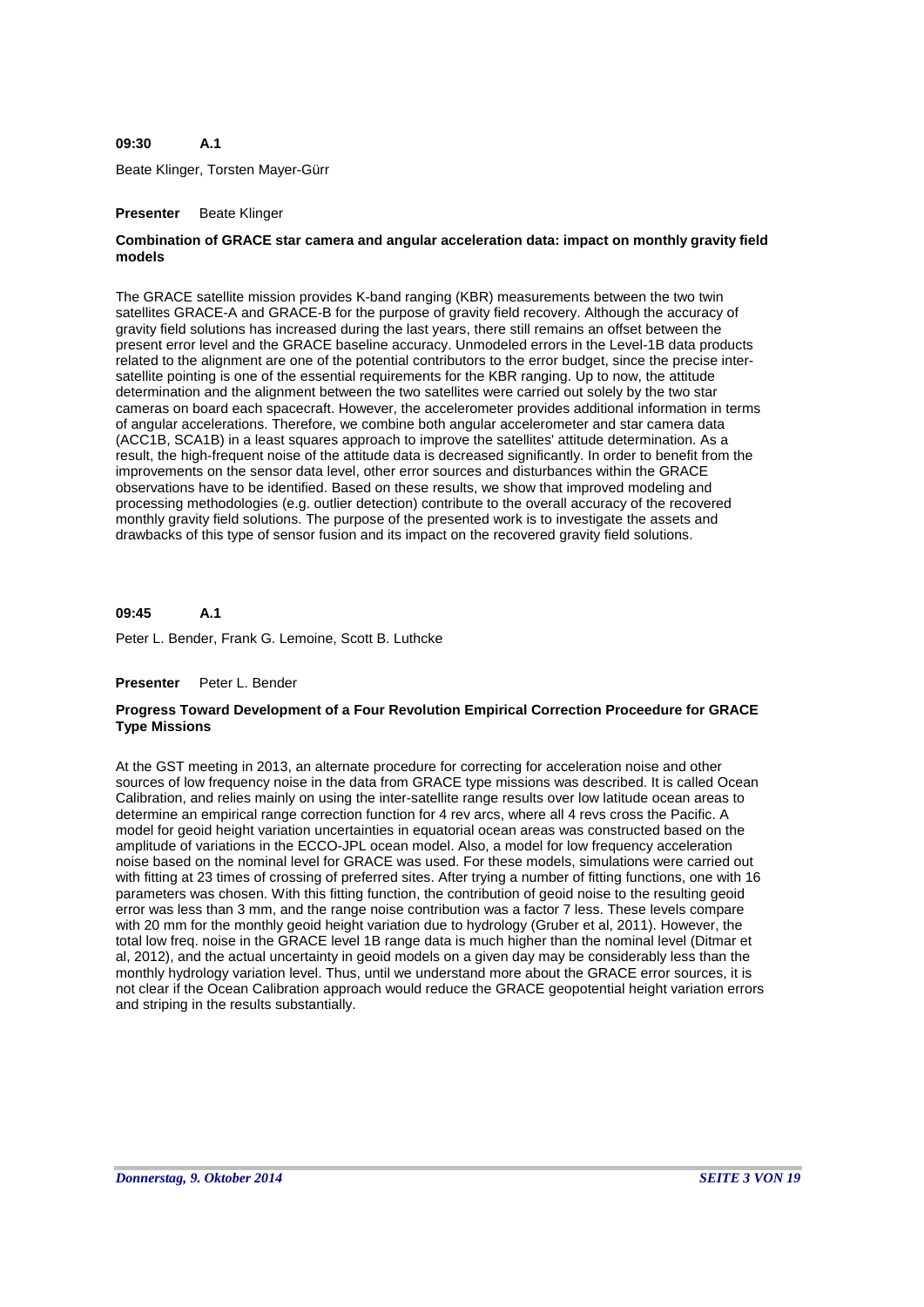#### **A.1 10:00**

A. Horvath, M. Murböck, R. Pail, M. Horwath

# **Presenter** Alexander Horvath

# **Mass signals from GRACE gravity fields with dedicated filtering using full covariance information**

Proper reduction of correlated errors is a crucial step towards resolving mass signals from GRACE monthly gravity fields. We set up an approach leading towards anisotropic decorrelation, based on information taken from full covariance matrices of all gravity field data included in our estimation process. We use full normal equations from real GRACE data (AIUB, CSR). They serve as an apriori stochastic model in our least-squares adjustment process. Extensive analysis of the full variance-covariance matrices in terms of temporal variability and correlation structures are presented. Earlier analysis (Murböck et al. 2013) showed that anisotropic decorrelation which implies destriping can be achieved by down weighting specific bands of spherical harmonic orders. The impact of our approach on such specific order bands and the ability of temporal aliasing reduction is investigated in detail. The effect of our strategy on the estimated mass signals is compared to the impact of other post-processing tools such as Gaussian or Swenson & Wahr type filter. Synthetic datasets created with a closed-loop mission simulator serve as additional basis for validation purposes. Furthermore we analyze annual variability and mass trend signals. Murböck, M.; Pail, R.; Daras, I.; Gruber, T.: Optimal orbits for temporal gravity recovery regarding temporal aliasing; Journal of Geodesy, Springer Berlin Heidelberg, ISSN 0949-7714, ISSN (Online) 1432-1394, DOI: 10.1007/s00190-013-0671-y, 2013.

#### **A.1 10:15**

Jiangjun Ran, Pavel Ditmar, Roland Klees

### **Presenter** Jiangjun Ran

### **Improved post-processing of GRACE monthly gravity fields to estimate regional mass variations of the Greenland Ice Sheet**

Post-processing of monthly GRACE gravity field models with the aim to enhance the spatial resolution of mass anomalies over the Greenland Ice Sheet have been presented by various authors. Typically, they use the Stokes coefficients of monthly gravity models as input and add additional constraints to improve the spatial resolution and accuracy of estimated mass anomalies. Here we improve current postprocessing techniques among others by including full noise variance-covariance information of the monthly Stokes coefficients, a more sophisticated regularization, and a careful choice of various parameters to be selected during the post-processing. Moreover, we analyze the error budget of highresolution GrIS mass balance estimates and identify the processing strategy that minimizes the total error in the estimates obtained, using synthetic data. Furthermore, compared with Forsberg & Reeh (2007) and Baur & Sneeuw (2011), our processing scheme is extended further. In particular, the stochastic model of data noise is incorporated. We processed the synthetic data using various settings of processing parameters. This allows us to draw valuable conclusions regarding the optimal combination of data processing parameters. In particular, we find that the usage of stochastic model of data noise and the first-order Tikhonov regularization scheme lead to a noticeable improvement of the obtained results. Furthermore, according to the investigation of the error budget, we are able to understand better the dependence of solution quality on the choice of data processing parameters.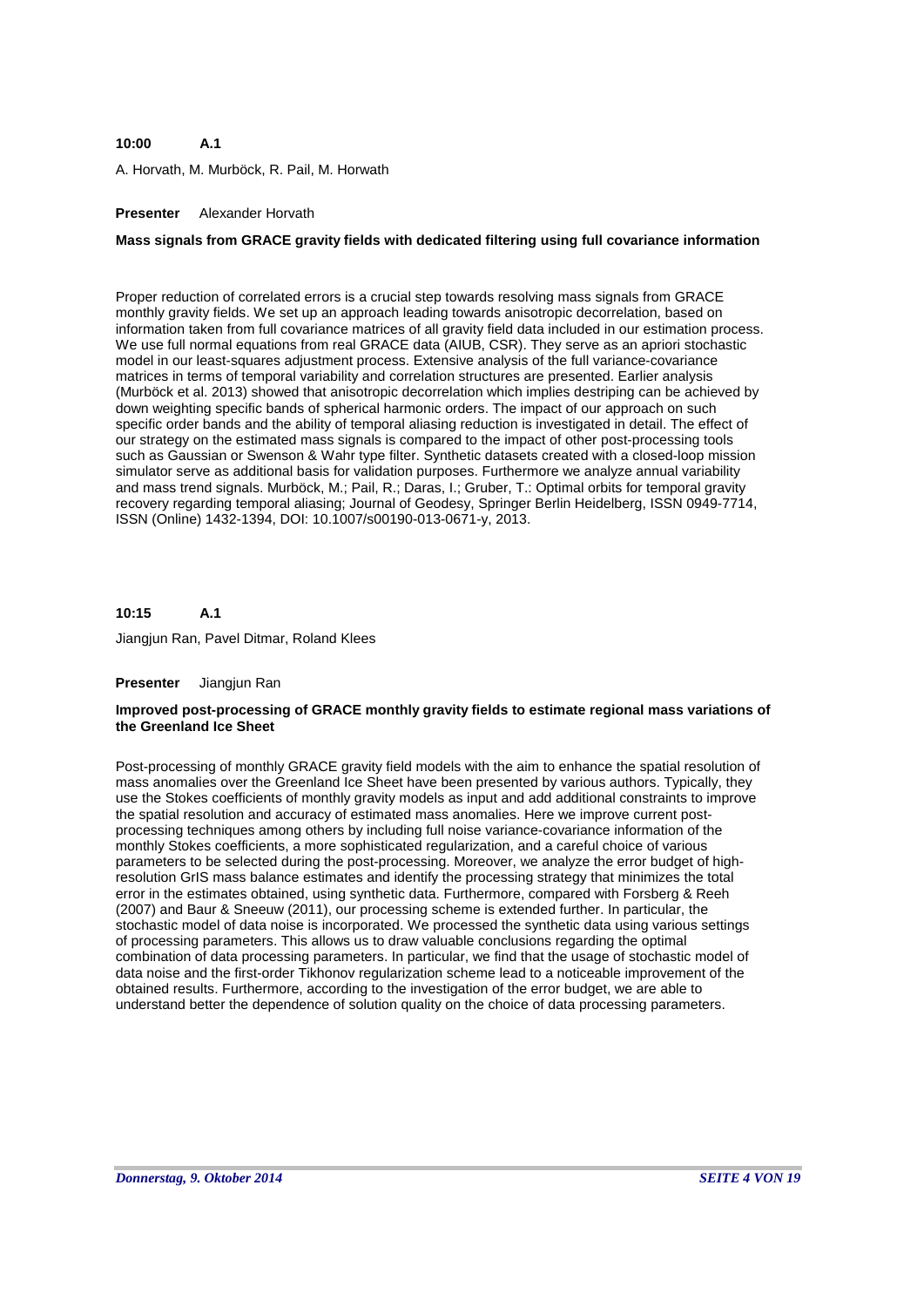#### **A.1 11:00**

Christian Gruber, Andreas Groh, Christoph Dahle, Elisa Fagiolini

# **Presenter** Christian Gruber

### **Evaluation of global and regional GRACE solutions**

Since 2002 the Gravity Recovery And Climate Experiment (GRACE) mission has been measuring temporal variations of Earth's gravity field with unprecedented accuracy. This data set provides valuable information on the distribution and variation of mass in the Earth's subsystems such as atmosphere, hydrosphere, ocean and cryosphere. Reprocessed GRACE time-series of monthly gravity field spherical harmonic solutions generated at GFZ (RL05a) show significantly less noise and spurious artifacts. In addition, a regional method based on radial base functions and kalman filtering is capable to compute models in regional and global representation. This new method localizes the gravity observation to the closest regions and omits spatial correlations with farther regions. The present study makes use of both solutions in order to quantify recent ice-mass changes and their contribution to global sea-level rise. We further compare ice-induced crustal deformations due to the dynamic (un-)loading of the crustal layer with GPS uplift measurements along Greenland's coastline. Mass/Volume changes derived from ICESat laser altimetry measurements both in Greenland and Antarctica are used to validate the GRACE results. Hydrogical catchment basins are used to validate total water storage variations against water storage modeling from WGHM.

#### **A.1 11:15**

Y. Sun, P. Ditmar, R. Riccardo

### **Presenter** Y. Sun

### **Determination of changes in the Earth's dynamic oblateness from GRACE, an ocean bottom pressure model and a glacial isostatic adjustment model**

A new methodology proposed to estimate changes in the Earth's dynamic oblateness on a monthly basis. The algorithm is simple and uses only publicly available data/models, namely monthly GRACE gravity field solutions, an ocean bottom pressure (OBP) model and a glacial isostatic adjustment (GIA) model. The result influenced by the choice of input models as well as by processing details such as what filter is applied to the GRACE solutions. We test differrent combinations of input models and processing parameters and compare the resulting time-series with an independent solution based on satellite laser ranging (SLR) data. The best time-series achieved in this study compares remarkably well with that of the SLR in terms of RMS differences, amplitudes and phases. Trend estimates, derived from the obtained time-series, denpend also on the GIA model used. The proposed method thus can provide highquality degree-2 zonal coefficient replacement for the originally corrupted one in a monthly GRACE gravity model. It can also be used as a validation of various GIA models, in combination with independent observation of dynamic oblateness (e.g., from SLR).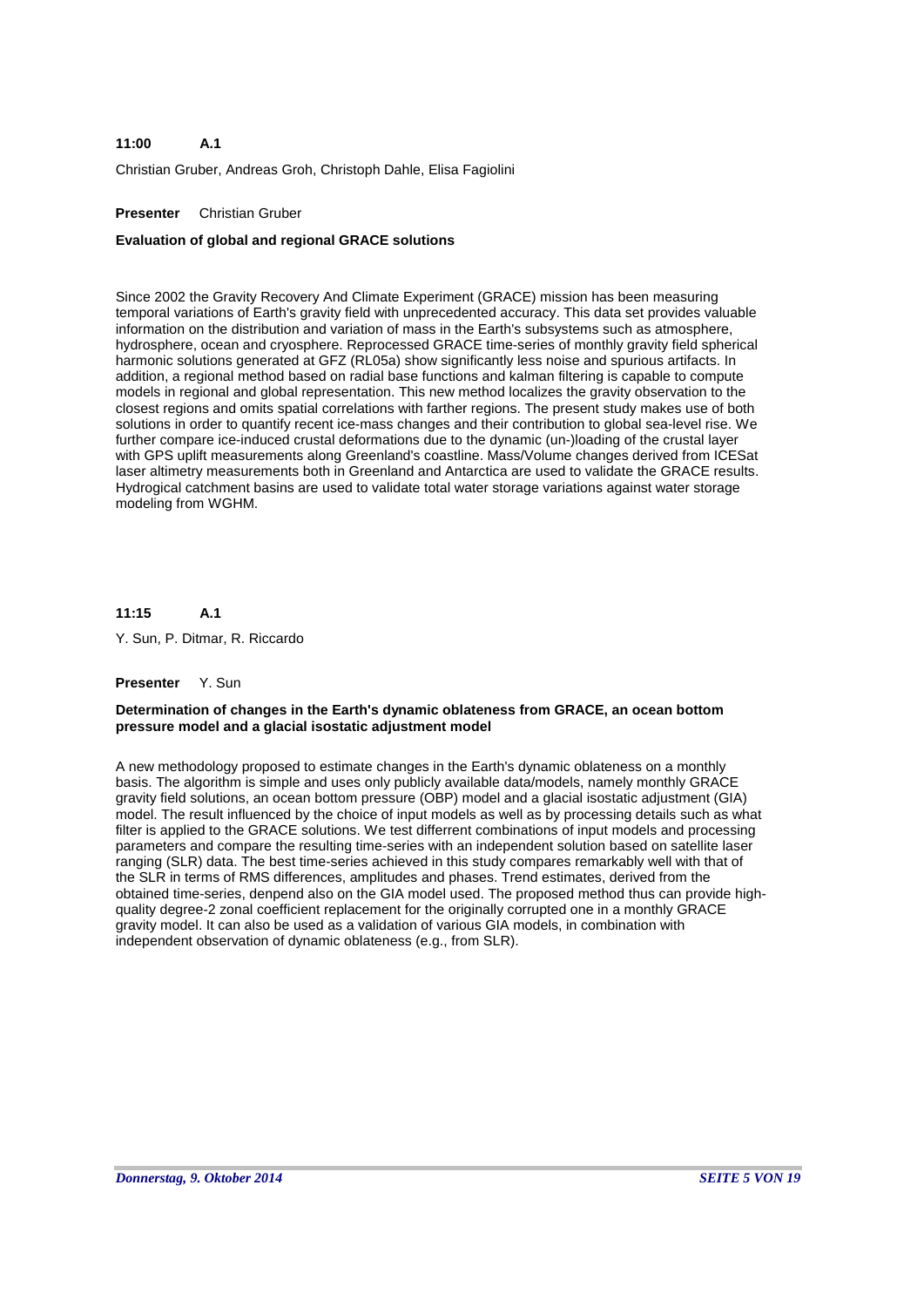#### **A.1 11:30**

Na Wei, Tonie van Dam, Matthias Weigelt, Thierry Meyrath

### **Presenter** Na Wei

# **Seasonal Variations of Low-degree Spherical Harmonic Derived from GPS Data and Loading Models**

We derived the seasonal variations of spherical harmonics by combing GPS displacement series from ITRF2008 residuals and modelled ocean bottom pressure (OBP) from ECCO (Estimating the Circulation & Climate of the Ocean). Monthly surface mass density coefficients are estimated up to degree 20. In this contribution, we try to separate the no-mass signals from ITRF-GPS residuals by introducing translation parameters to the joint inversion. A variance component estimation (VCE) is also adopted to optimize the stochastic model for OBP input data, and the uncertainty of ECCO data is thus estimated to be 1.4 cm. We focus on the seasonal variations of degree-1 and degree-2 terms derived from the combination. These estimations are then compared with coefficients predicted from atmospheric, oceanic, and hydrological models. They are also compared with independent coefficients from accurately measured satellite laser ranging (SLR) and Gravity Recovery and Climate Experiment (GRACE) data. Results show that the uncertainties of geocenter motion from GPS/ECCO are better than 0.5 mm in the X and Y component and 1.0 mm in the Z component. GPS/ECCO geocenter motion agree well with SLR, and the correlation coefficients are 0.74, 0.64 and 0.62, respectively. GPS/ECCO ΔC20 (0.90) and ΔS21 (0.88) are highly correlated with SLR. GPS/ECCO ΔC20 and ΔS21 have slightly larger sub-seasonal uncertainty than SLR. Obvious S2 tide aliasing errors still exists in GRACE(RL05) ΔC20 series.

#### **A.1 11:45**

A. Jäggi, M. Weigelt, F. Flechtner, A. Güntner , T. Mayer-Gürr, S. Martinis, S. Bruinsma, J. Flury, S. Bourgogne

### **Presenter** A. Jäggi

### **European Gravity Service for Improved Emergency Management - a new Horizon2020 project to serve the international community and improve the accessibility to gravity field products**

A proposal for a European Gravity Service for Improved Emergency Management (EGSIEM) has been submitted in response to the Earth Observation Call EO-1-2014 of the Horizon 2020 Framework Programme. EGSIEM shall demonstrate that observations of the redistribution of water and ice mass derived from the current GRACE mission, the future GRACE-FO mission, and additional data provide critical and complementary information to more traditional Earth Observation products and open the door for innovative approaches to flood and drought monitoring and forecasting. The EGSIEM project is currently in its final negotiating phase with the European Commission and is expected to start in early 2015. We present the three key objectives that EGSIEM shall address: 1) to establish a scientific combination service to deliver the best gravity products for applications in Earth and environmental science research based on the unified knowledge of the European GRACE community, 2) to establish a near real-time and regional service to reduce the latency and increase the temporal resolution of the mass redistribution products, and 3) to establish a hydrological and early warning service to develop gravity-based indicators for extreme hydrological events and to demonstrate their value for flood and drought forecasting and monitoring services. All of these services shall be tailored to the various needs of the respective communities. Significant efforts shall be devoted to transform the service products into user-friendly and easy-to-interpret data sets and the development of visualization tools.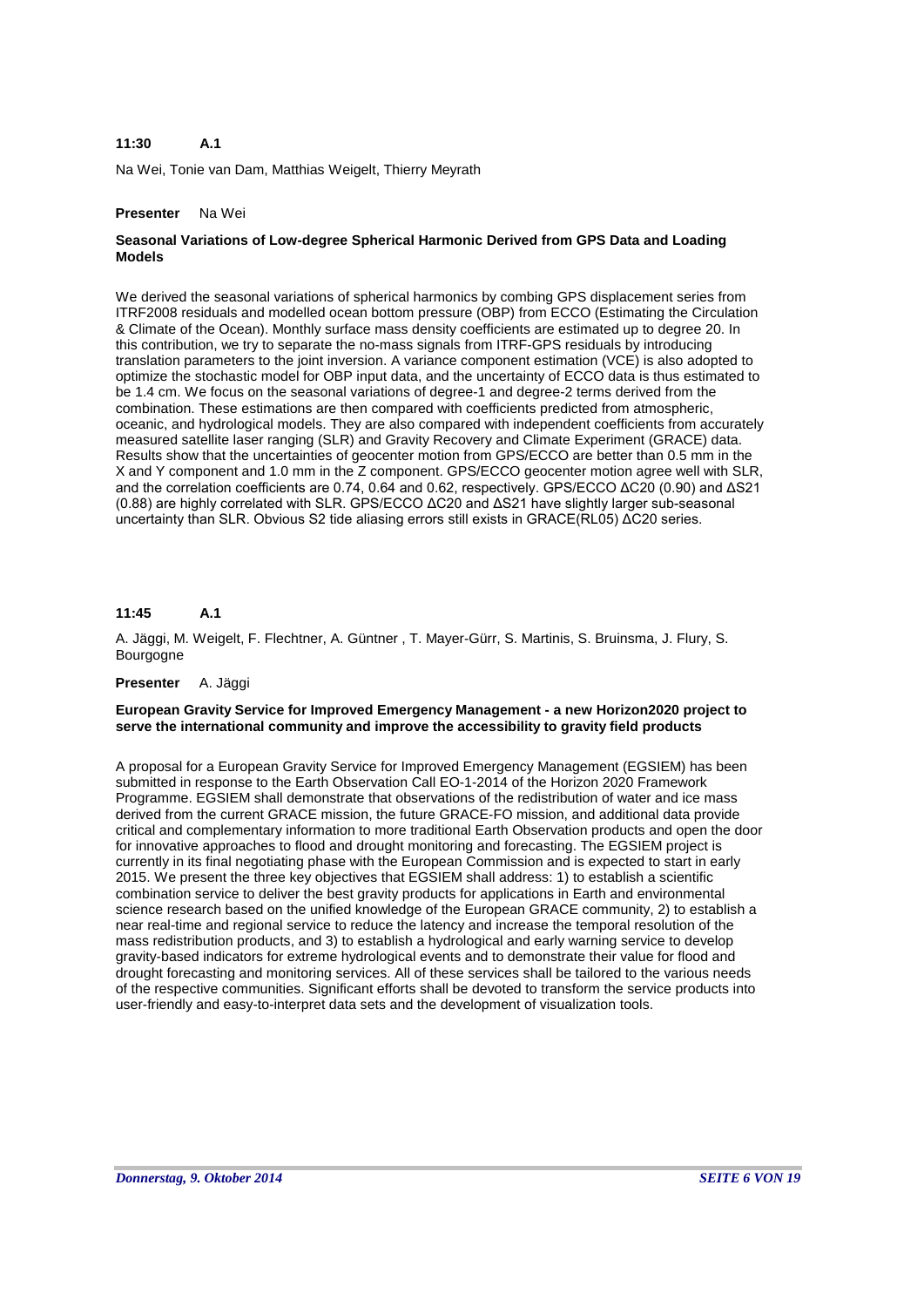#### **A.1 Poster**

C. Siemes, M. Fehringer, R. Floberghagen, B. Frommknecht, R. Haagmans

#### **Presenter** Christian Siemes

# **Evolution of GOCE gravity gradient performance during mission lifetime**

This presentation provides an overview of the performance evolution of gravity gradients provided by the Gravity field and steady-state Ocean Circulation Explorer (GOCE) mission during mission lifetime. GOCE was launched on 17 March 2009 when the solar cycle was close to a minimum. Since then, the solar cycle advanced towards an expected maximum in early 2013, while accordingly the drag environment became harsher. In addition, beginning in August 2012, GOCE's orbit has been lowered several times from an altitude of 256 km to eventually 224 km, which led the satellite into an even harsher drag environment. Since the gravity gradiometer requires a "quiet" environment for providing ultimate performance, the GOCE satellite is equipped with a drag-free control system that compensates drag in flight direction. Drag perpendicular to the flight direction, however, is not compensated. Therefore, we oppose the evolution of gravity gradient performance to the evolution of drag measured by the accelerometers, in particular for the across-track direction where drag attacks the largest cross-section of the satellite. Through combining frequency and spatial domain analyses, we show that the performance evolution in regions around the geomagnetic poles is different from the one outside these regions. Furthermore, special attention is paid to gravity gradients acquired before, after and also during orbit lowering maneuvers. In addition to the analysis of gravity gradients, we show a time series of GOCE gravity field solutions, each based on SGG and SST data of two months.

#### **A.1 Poster**

Tamara Bandikova, Ulrich Meyer, Beate Klinger, Paul Tregoning, Jakob Flury, Torsten Mayer-Gürr

#### **Presenter** Tamara Bandikova

#### **Improved star camera attitude data and their effect on the gravity field**

Efforts are ongoing to decrease the noise of the GRACE gravity field models and hence to arrive closer to the GRACE baseline. The most significant error sources belong the untreated errors in the observation data and the imperfections in the background models. The recent study (Bandikova&Flury,2014) revealed that the current release of the star camera attitude data (SCA1B RL02) contain noise systematically higher than expected by about a factor 3-4. This is due to an incorrect implementation of the algorithms for quaternion combination in the JPL processing routines. Generating improved SCA data requires that valid data from both star camera heads are available which is not always the case because the Sun and Moon at times blind one camera. In the gravity field modeling, the attitude data are needed for the KBR antenna offset correction and to orient the non-gravitational linear accelerations sensed by the accelerometer. Hence any improvement in the SCA data is expected to be reflected in the gravity field models. In order to quantify the effect on the gravity field, we processed one month of observation data using two different approaches: the celestial mechanics approach (AIUB) and the variational equations approach (ITSG). We show that the noise in the KBR observations and the linear accelerations has effectively decreased. However, the effect on the gravity field on a global scale is hardly evident. We conclude that, at the current level of accuracy, the errors seen in the temporal gravity fields are dominated by errors coming from sources other than the attitude data.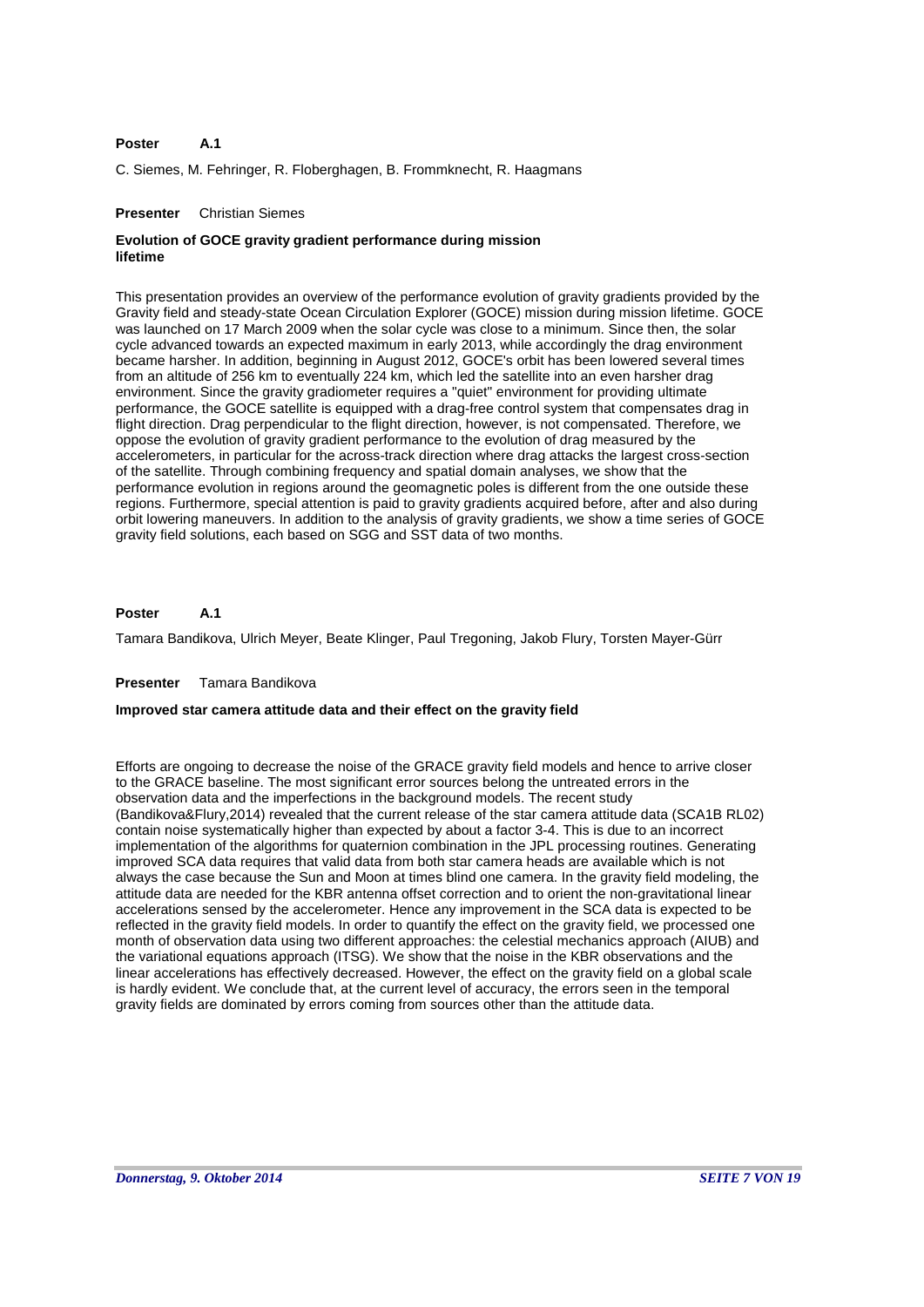#### **A.2 12:00**

Mike Watkins, Frank Flechtner, Phil Morton, Frank Webb, Franz-Heinrich Massmann, Ludwig Grunwaldt

### **Presenter** Mike Watkins

#### **Status of the GRACE Follow-On Mission**

GRACE Follow-On, a joint US/German satellite mission to extend the critical global mass flux data records from the GRACE mission, continues to mature and advance on both sides of the Atlantic. In early January 2012, GRACE-FO was advanced by NASA to Phase A following the successful Mission Concept Review in late October, 2011. The transition into Phase B happened in September 2012 following a successful System Requirements and Mission Definition Review in July 2012. In January 2014 the Preliminary Design Review (PDR) was conducted, followed by the transition into phase C in March 2014. The current launch date is August 2017. The presentation will focus on the project status after the successful Project PDR and the Science Data System (SDS), Mission Operations System (MOS) and Launch Vehicle System (LVS) PDRs as well as science payload Critical Design Reviews (CDR) of the microwave instrument (MWI), accelerometer and laser ranging interferometer (LRI) demonstrator.

#### **A.2 12:15**

Bernard Foulon, Bruno Christophe, Vincent Lebat, Damien Boulanger, Francoise Liorzou

#### **Presenter** Bruno Christophe

### **Development status of the GRACE Follow-On accelerometer and first results of the Engineering Model testing**

The design of the electrostatic space accelerometers developed by Onera for the GRACE Follow-On mission is very similar to the one of the SuperStar accelerometers operating in orbit on board the twin GRACE satellites since more than twelve years. However, they take advantage of the return of experience of the GRACE and GOCE missions, in order to improve their thermal behaviour, in particular the stability of the front end electronics functions. The presentation will provide the status of the GFO accelerometer at the time of its Critical Design Review with in particular the results of the Engineering Model testing on the Onera's laboratory pendulum bench and during catapult free falls at ZARM drop tower facility.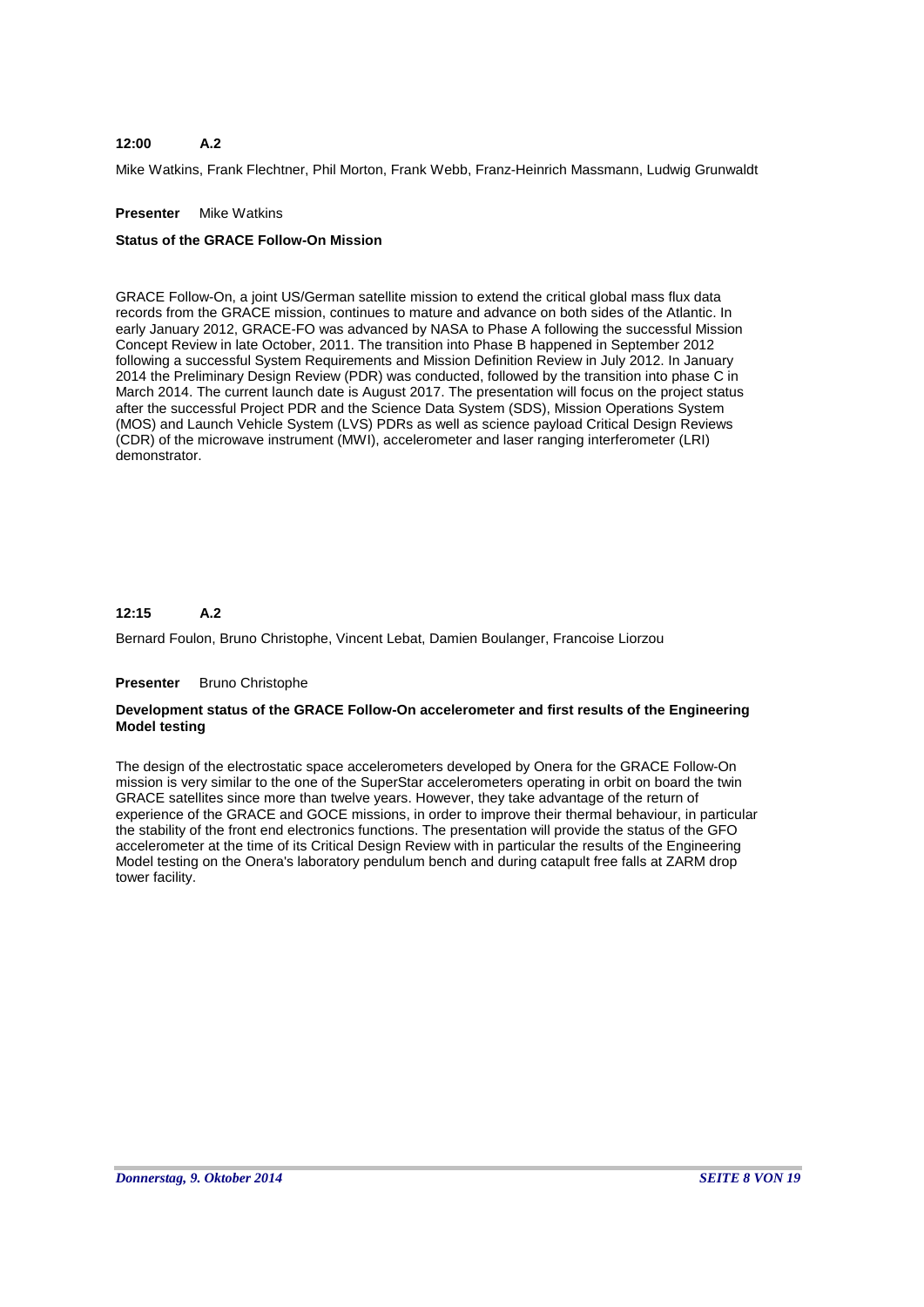#### **A.2 12:30**

Christina Bogan for the LRI team

### **Presenter** Christina Bogan

### **The Laser Ranging interferometer for GRACE Follow On - current status**

Apart form the microwave ranging the Grace Follow On mission will use in parallel a laser interferometer to sense the inter satellite distant changes. This laser ranging interferometer (LRI) will on the one hand demonstrate, for the first time, the operation of an inter satellite laser interferometer. On the other the LRI will improve the measurement sensitivity to dissolve the spatial variations and temporal evolution of the Earth?s gravitational field. In this talk we will present the current status of the LRI which is a joint US/German project. The instrument consists of several subsystems that are a laser, an optical bench subsystem, a triple mirror assembly, a laser ranging processor, cavity assembly, baffles and harness. During the last year the LRI, including all subsystems, has successfully passed the critical design review. Thus, the engineering models have demonstrated the required performance and flight hardware is currently being build.

#### **A.2 12:45**

Srinivas Bettadpur, Christopher McCullough, John Ries, Minkang Cheng

#### **Presenter** Srinivas Bettadpur

### **Use of GNSS and SLR tracking of LEO satellites for bridging between GRACE and GRACE-FO**

Simple experimentation shows that direct discrimination of the broad, continental scale feature requires gravity field determination to at least degree 7 or more. We show that both GRACE-GPS and SLR data are essential for independent estimation of the field to this degree/order. We look at the quality of these estimates at different time-scales, discuss the best parametrization strategies, and the validation of the results. The applications to filling potential gaps between GRACE and GRACE-FO missions are also discussed.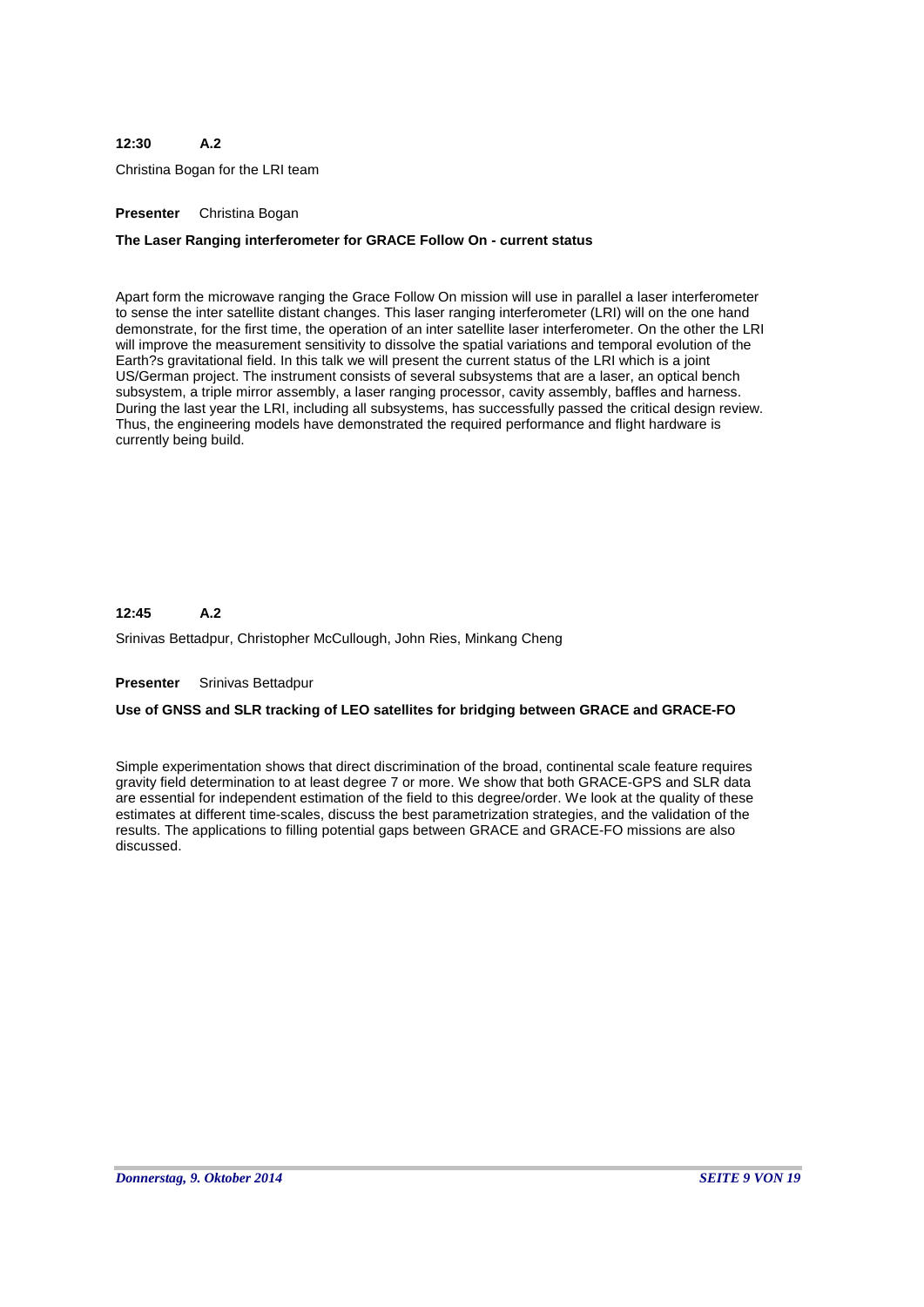#### **A.2 13:00**

M. Weigelt, T. van Dam, O. Baur, M. J. Tourian, H. Steffen, K. Sosnica, A. Jäggi, N. Zehentner, T. Mayer-Gürr, N. Sneeuw

### **Presenter** Matthias Weigelt

# **How well can the combination hlSST and SLR replace GRACE? A discussion from the point of view of applications**

GRACE is undoubtedly one of the most important sources to observe mass transport on global scales. However, GRACE has outlived its predicted life time and the satellite system is showing signs of fatigue. As the value of any geophysical or environmental record is proportional to the length of the time series, the geo-scientific communities are seriously concerned about maintaining the gravity field time-series. In recent times efforts are undertaken to bridge a possible and likely gap between GRACE and GRACE-Follow On. One promising candidate is high-low satellite-to-satellite tracking (hlSST) of low-Earth orbiting satellites by GNSS in combination with SLR. SLR is known to provide highest quality time-variable gravity for the very low degrees (2-5). HlSST provides a higher spatial resolution but at a lower precision in the very low degrees. Thus it seems natural to combine these two techniques and the benefit has already been demonstrated in the past. However, how well can such a combination "replace" GRACE? Having both techniques available at this moment we are able to scrutinize the combined hlSST-SLR product versus GRACE from the application point of view. We will look at various aspects such as GNSS loading observations, mass trends for various regions, compare to hydrological and hydrometeorological observations and attempt as the ultimate challenge the recovery of the GIA signal in Fennoscandia and North-America. We provide insight into the current quality of this type of time-variable gravity solution and identify limitations and challenges for future work.

#### **A.2 14:15**

K. Sośnica, A. Jäggi, M. Weigelt, T. van Dam, N. Zehentner, T. Mayer-Gürr

### **Presenter** Krzysztof Sośnica

### **Time varying gravity from SLR and combined SLR and high-low satellite-to-satellite tracking data**

The SLR observations to spherical geodetic satellites, e.g., LAGEOS-1/2, Starlette, Stella, AJISAI and LARES, provide remarkable information about the temporal variations of the very long wavelength part of the Earth's gravity field. As opposed to the low Earth orbiting satellites tracked by GPS high-low satelliteto-satellite tracking (GPS hl-SST), the spherical geodetic SLR satellites are not continuously tracked and the number of SLR observations is limited by the sparse and inhomogeneous network of SLR stations. Despite these limitations, the combination of the SLR data with the GPS hl-SST data reveals that the strong SLR observations substantially contribute to the recovery of time variable signals and do not only improve the gravity field coefficients of degree 2 but also those of higher-degrees. We present the methodology, results, and limitations of SLR-only gravity field estimates as obtained from rigorous multisatellite SLR solutions. We then combine the normal equations from the multi-satellite SLR solutions with normal equations based on GPS hl-SST tracking from CHAMP, GRACE, GOCE, and other low Earth orbiting satellites to generate monthly solutions. Dedicated post-processing such as spatial and temporal filtering further enhances the solutions and allow recovering the time-variable gravity field with remarkable precision and spatial resolution. The methodology thus resembles an important step towards bridging a possible gap between GRACE and GRACE-FO.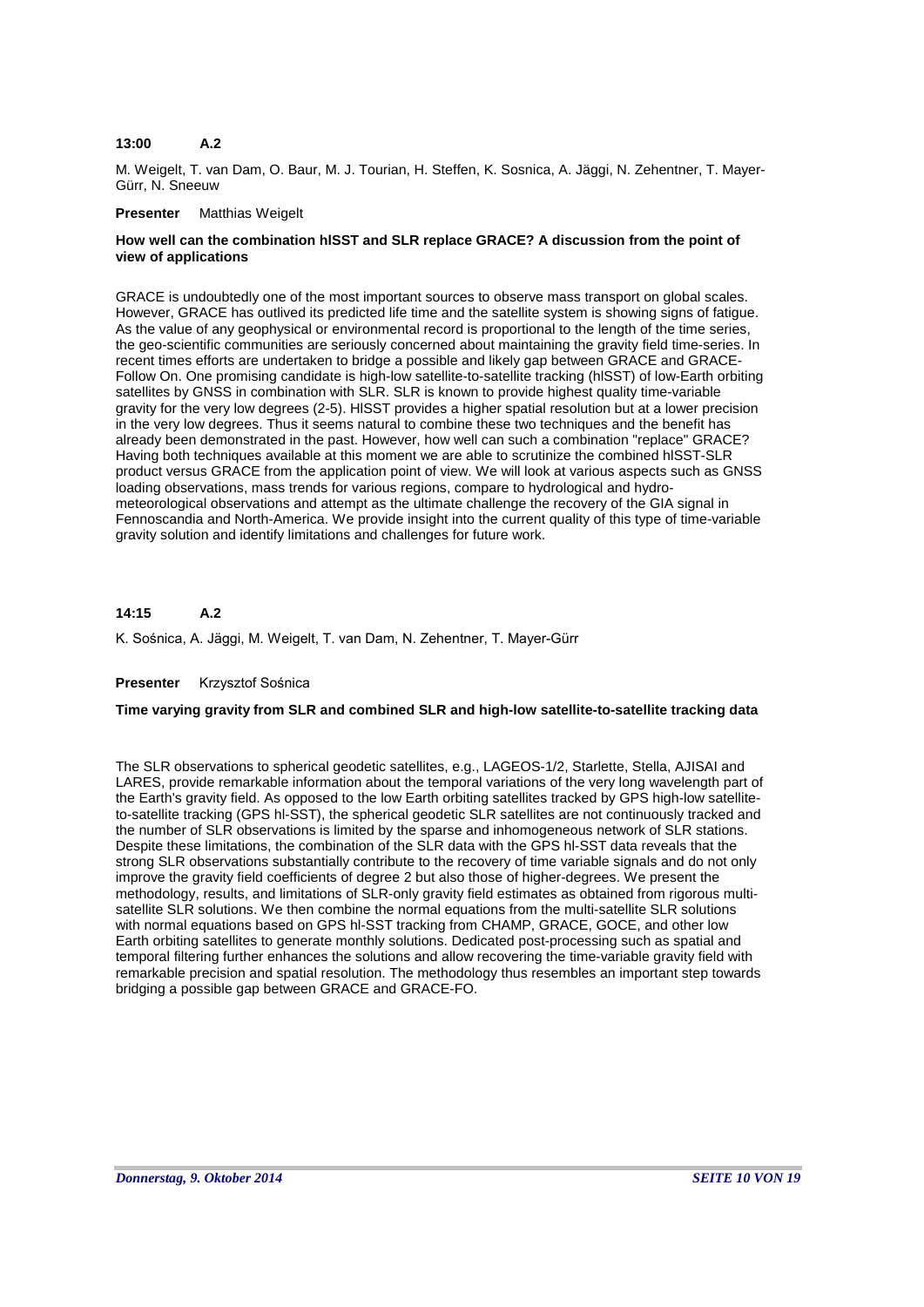#### **A.2 14:30**

Norbert Zehentner, Torsten Mayer-Gürr, Matthias Weigelt, Adrian Jäggi

### **Presenter** Norbert Zehentner

### **Non-dedicated satellite missions for time variable gravity field estimation**

For most investigations based on time variable gravity field information it is of crucial importance to have a time series which is almost continuous and as long as possible. The series of GRACE gravity field solutions will be continued by GRACE-FO. Nevertheless there is a possible gap between the two time series. In recent years high-low satellite-to-satellite tracking has been proposed as a possible gap filler for several times. However, most investigations concentrated on data from gravity field missions, like CHAMP, GRACE or GOCE, and assumed similar performance for other missions in the future. We used data from a wide range of satellite missions and investigated the possibility to retrieve time variable gravity field signal from kinematic orbits. Our investigation not only includes dedicated missions, like CHAMP, GRACE and GOCE, because the more interesting question is which other satellite mission is capable of providing comparable results based on the principle of SST-hl. Therefore, we used observation data from the satellite missions TerraSAR-X, TanDEM-X, MetOpA, MetOpB, Swarm, COSMIC, and SAC-C. We will present individual results as well as different combinations and discuss advantages and disadvantages of certain missions. The results will show which mission can be used to observe variations in the Earth's gravity field.

#### **A.2 14:45**

Christian Siemes, Olivier Carraz, Luca Massotti, Roger Haagmans, Pierluigi **Silvestrin** 

#### **Presenter** Christian Siemes

### **ESA's Activities related to Next Generation Gravity Mission Concepts**

The presentation addresses the activities and preparatory studies of future ESA mission concepts devoted to improve our understanding of the Earth's mass transport phenomena causing temporal variations in the gravity field. ESA's initiatives started in 2003 with a study on observation techniques for solid Earth missions, continued thereafter with several system studies and technology developments. Preferred mission concepts under Earth Explorer programmatic boundary conditions were identified in the "Assessment of a Next Generation Gravity Mission to Monitor the Variations of the Earth's Gravity Field" (NGGM) and studied with prioritized science requirements and detailed system designs. These activities received precious inputs from the in-flight lesson learnt from the American-German GRACE mission and ESA's GOCE mission. Since then, several complementary science and technology studies were initiated and are currently running. The latest results concerning the satellite architectures and constellations will be presented as well as remaining open issues for future concepts. Recently, a new gravity gradiometer instrument concept based on cold atom interferometry has been developed (see http://arxiv.org/pdf/1406.0765v1.pdf ). It provides measurements of the diagonal components of the gravity gradient tensor, the spacecraft angular rates and non-gravitational forces acting on the spacecraft. We present a first assessment of the instrument's performance including first simulations of mean and time-variable gravity field retrieval.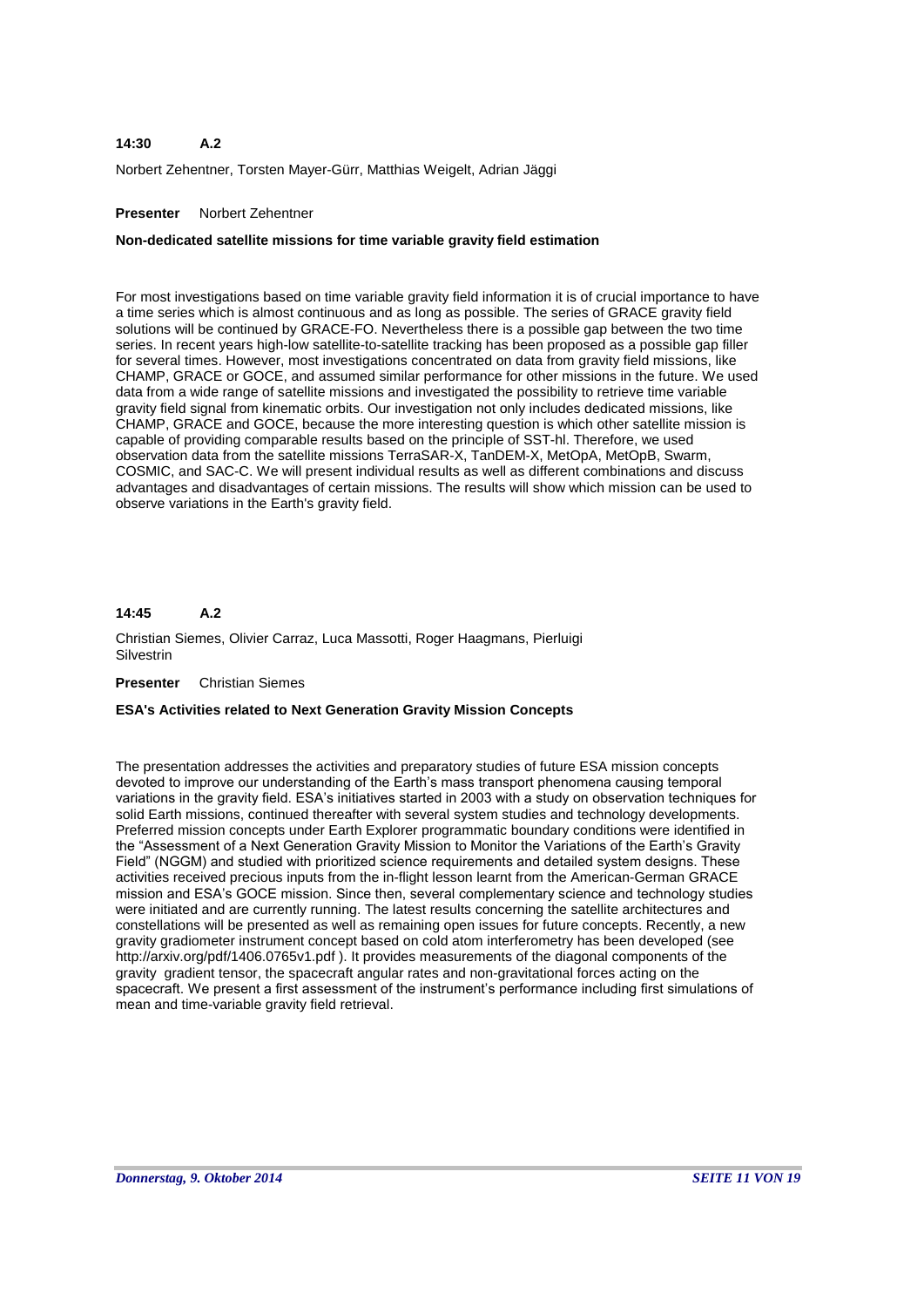#### **A.2 15:00**

R. Pail, R. Bingham, C. Braitenberg, A. Eicker, R. Floberghagen, R. Haagmans, M. Horwath, T.J. Johnson, L. Longuevergne, I. Panet, C. Rolstad-Denby, B. Wouters

# **Presenter** Roland Pail

# **Consolidated science requirements for a next generation gravity field mission**

Before the background of a cooperation by ESA with other space agencies to jointly realize a future gravity field mission (beyond GRACE-FO) most probably in the form of a double- our multi-pair formation, in an internationally coordinated initiative among the main user communities of gravity field products the science requirements for such a mission have been reviewed and defined. This activity was realized as a joint initiative of the IAG, the GGOS Working Group on Satellite Missions, and the IUGG. After about one year of preparation, in a user workshop that was held in September 2014 consensus among the user communities of hydrology, ocean, cryosphere, solid Earth and atmosphere on consolidated science requirements could be achieved. Based on limited number of mission scenarios which took also technical feasibility into account, a consolidated view on the science requirements among the international user communities was derived, research fields that could not be tackled by current gravity missions have been identified, and the added value (qualitatively and quantitatively) of these scenarios with respect to science return has been evaluated. The resulting document shall form the basis for further programmatic and technological developments. In this contribution, the main outcomes of the user workshop will be presented. An overview of the specific requirements of the individual user groups, the consensus on consolidated requirements as well as the new research fields that have been identified during this process will be discussed.

#### **A.2 15:15**

M. Murböck, Th. Gruber and NGGM-D team

### **Presenter** T. Gruber

### **Next generation satellite gravimetry mission study (NGGM-D)**

The main goal of this project is to develop an advanced mission concept for long term monitoring of mass variations in the system Earth in order to improve our knowledge about the global and regional water cycle as well as about processes of the solid Earth. In times of global change this is needed to make more realistic predictions of system Earth parameters. Starting from the existing concepts of the GRACE and GRACE Follow-On missions, sensitivity and spatial resolution shall be increased, such that also smaller scale time variable signals can be resolved, which cannot be detected with the current techniques. For such a mission new and significantly improved observation techniques are needed. This concerns in particular the measurement of inter-satellite distances, the observation of non-gravitational accelerations and the configuration of the satellite orbits or of a constellation of satellites. These new components and their complex interactions form the basis for a new space based observation concept for mass variations in system Earth. The German Aerospace Center (DLR) funded a preparatory study in order to develop a mission concept for a next generation gravity field mission. The study was coordinated by Technische Universität München and incorporated all major players in the field of satellite gravimetry in Germany. By joining scientific, technological and industrial expertise the resulting mission concept can form the baseline for a potential and realistic mission proposal. The paper presents the results obtained from this study and the proposed mission concept.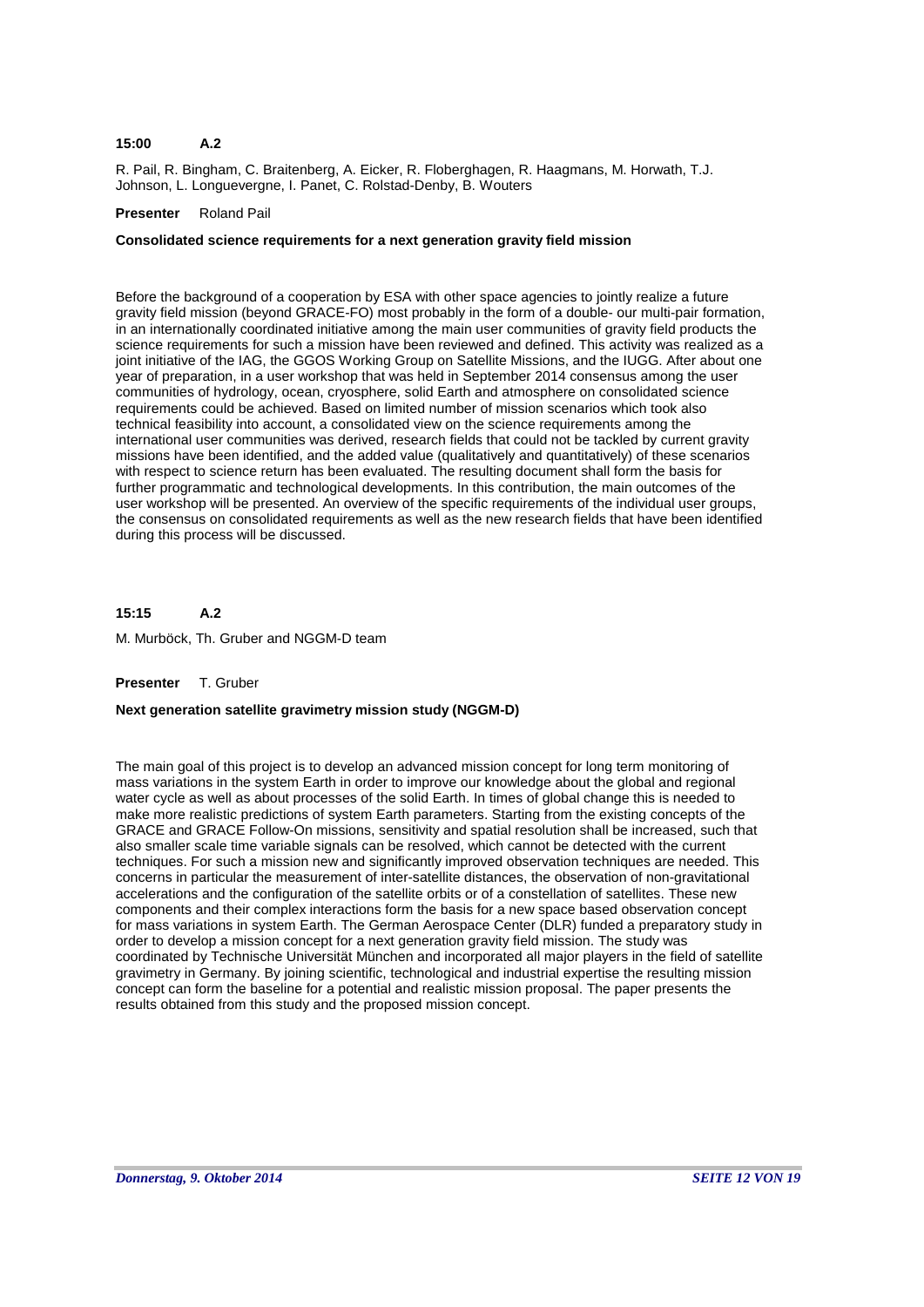#### **A.2 15:30**

I. Daras, R. Pail, P. Visser, M. Weigelt, S. Iran-Pour, M. Murböck, S. Tonetti, T. Gruber, J. de Teixeira da Encarnação, S. Cesare, C. Siemes, J. van den IJssel, S. Cornara, T. van Dam, N. Sneeuw, R. Haagmans

#### **Presenter** Ilias Daras

# **Treatment of temporal aliasing on future gravity satellite missions - an insight into ESA-SC4MGV project**

One of the biggest constrains for future gravity satellite missions on their way to achieve the expected accuracy that new generation sensors could provide, is the error induced by temporal aliasing, which remains one of the biggest contributors to the error budget. Within the scope of the ESA-SC4MGV project, we investigate the impact of temporal aliasing on future gravity satellite missions as well as methods for its minimization. This is succeeded on one hand by optimizing the choice for the orbital configuration, and on the other by optimizing the gravity field techniques accordingly. Our optimized orbit constellation consists of two in-line pairs of a Bender type configuration and is used as our "basis" scenario. Using the "basis" scenario, we investigate gravity field processing methods that lead in a reduction of the temporal aliasing errors. As a first step we apply the so-called "Wiese" approach, which suggests co-estimating low resolution gravity fields at short time intervals in order to directly compute the short-term signals that alias into the combined solution. We demonstrate the ability of the "Wiese" approach to minimize temporal aliasing errors for our "basis" scenario. As a step forward, we experiment with alternative parameterizations that combine low and medium gravity fields at different time intervals, in order to achieve the best results in terms of minimization of temporal aliasing errors. Our preliminary results show a further improvement compared to the standard "Wiese" approach.

#### **A.2 15:45**

M. Weigelt, S. Iran-Pour, M. Murböck, S. Tonetti, P. Visser, I. Daras, J. de Teixeira da Encarnação, S. Cesare, C. Siemes, J. van den IJssel, S. Cornara, T. Gruber, T. van Dam, R. Pail, N. Sneeuw, R.

### **Presenter** Matthias Weigelt

### **A methodology to choose the orbit for a double pair scenario future gravity satellite mission ? experiences from the ESA SC4MGV project**

For next generation gravity field missions (NGGM) a likely mission scenario is to fly two pairs of satellites in a Bender configuration, where one satellite is in a (near-)polar and another satellite is in an inclined orbit (normally around 70°). Naturally the question of an optimal orbit configuration arises especially in the view of optimizing the temporal and spatial resolution whilst minimizing aliasing of undesired signal content such as e.g. ocean tides, among others. The parameters search space for finding near-optimal scenarios is a function of orbital parameters of both pairs. Each parameter has its own impact on gravity recovery quality. Based on experience from previous studies, the search space can be reduced but the remaining parameters still need to be optimized. We employ within the ESA-SC4MGV project a genetic algorithm. The approach yields a set of candidate scenarios which are scrutinized afterwards. In this talk we focus on the importance of the latter, i.e. an in-depth analysis of the simulated results down to the level of applications e.g. in hydrology. We will present examples where the results of the gravity field recovery itself seem reasonable but derived water storage changes suffer from an artificial quarterly signals. Therefore, we emphasize the need to employ a full-scale end-to-end simulation which is ongoing in the current project phase.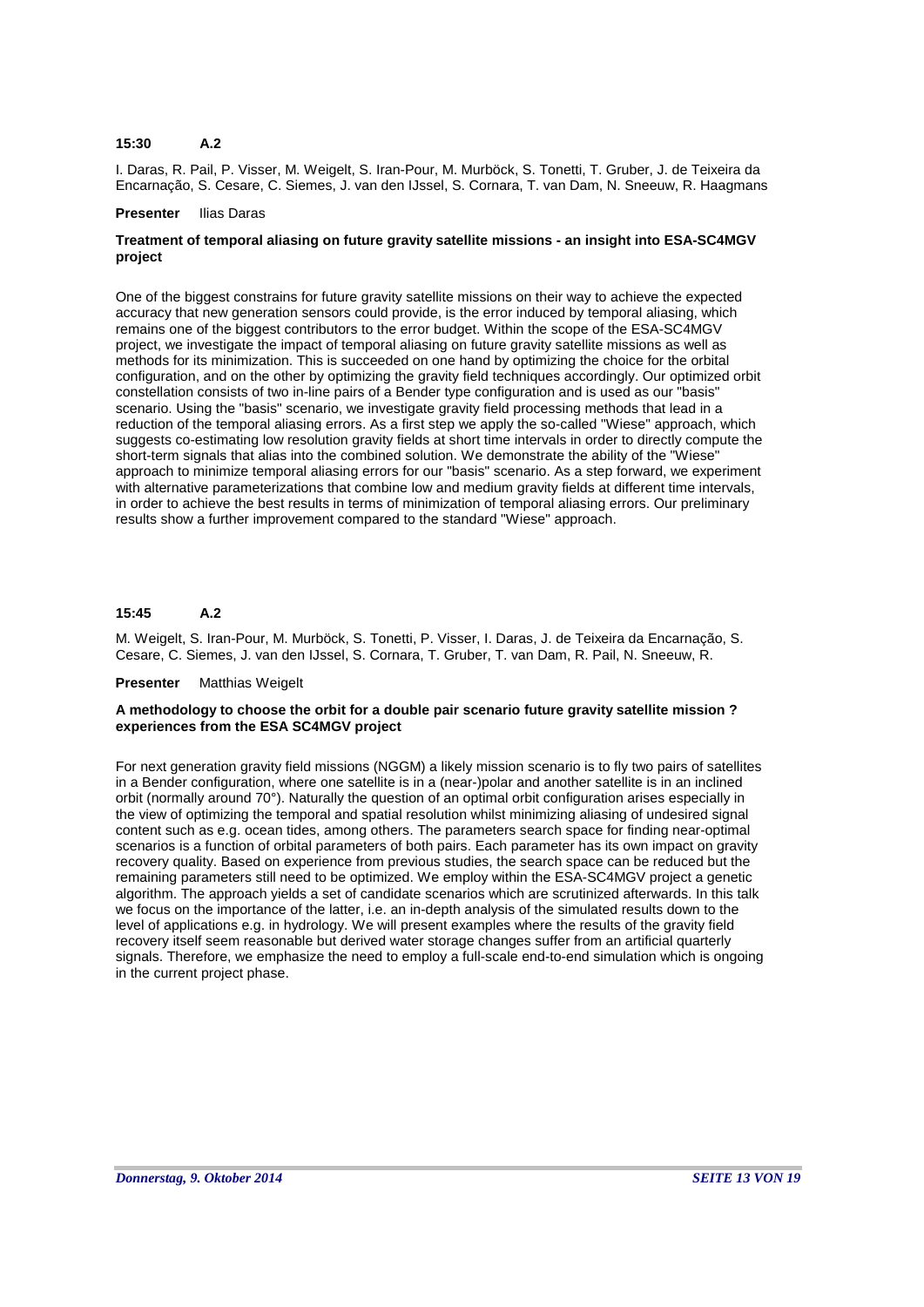#### **A.2 Poster**

Ilias Daras, Roland Pail

#### **Presenter** Ilias Daras

# **Towards a full exploitation of next generation sensors on-board future LL-SST type gravity field missions**

Next generation gravity field missions of low-low satellite-to-satellite tracking (LL-SST) type are expected to fly optimized formations and make use of the most accurate sensors. In the upcoming GRACE Followon mission, the traditional K-band ranging instrument will be supplemented with a laser interferometer of several nms accuracy. Consequently, the processing method for gravity field recovery has to meet the performance requirements of those new generation sensors to deliver the most precise gravity field possible. In this study we present an analysis of the potential performance of new sensors and their impact in gravity field solutions. We investigate the ability of current gravity field processing methods to fully exploit the new sensor accuracies. We demonstrate that processing with standard precision may be a limiting factor for taking full advantage of new generation sensors that future satellite missions will carry. Therefore an alternative version of our simulator is presented, which uses in hybrid mode double and quadruple precision at different processing steps, primarily aiming to minimize round-off system errors. Results using the enhanced precision show a big reduction of system errors that were present at the standard precision processing. As a next step, error sources with a priori known frequency behavior are assessed via stochastic modeling. Alternatively, empirical parameterization is also engaged in order to minimize the effect of the propagated noise into the solutions, and the results are compared with the stochastic modeling.

#### **A.2 Poster**

Henryk Dobslaw, Inga Bergmann-Wolf, Robert Dill, Ehsan Forootan, Volker Klemann, Jürgen Kusche, Ingo Sasgen

#### **Presenter** Henryk Dobslaw

#### **The Updated ESA Earth System Model for Gravity Mission Simulation Studies**

The ability of any satellite gravity mission concept to monitor mass transport processes in the Earth system is typically tested well ahead of its implementation by means of numerous simulation studies. For such simulations, a suitable source model is required to (i) represent rapid mass motions in for example the atmosphere and oceans, in order to realistically include the effects of temporal aliasing due to nontidal high-frequency mass variability into the retrieved gravity fields. Moreover, (ii) low-frequency variability needs to present at realistic amplitudes and frequencies at in particular small spatial scales, in order to assess to what extent a new mission concept might provide further insight into physical processes not observed by a satellite system before. The new source model presented in this study attempts to fulfill both requirements: Based on ECMWF's recent atmospheric reanalysis ERA Interim and corresponding simulations from numerical models of the other Earth system components, it offers spherical harmonic coefficients of the mass variability in atmosphere, oceans, the terrestrial hydrosphere including the ice-sheets and glaciers, as well as the solid Earth with high temporal (6 hours) and spatial (d/o 180) resolution for a period of 12 years.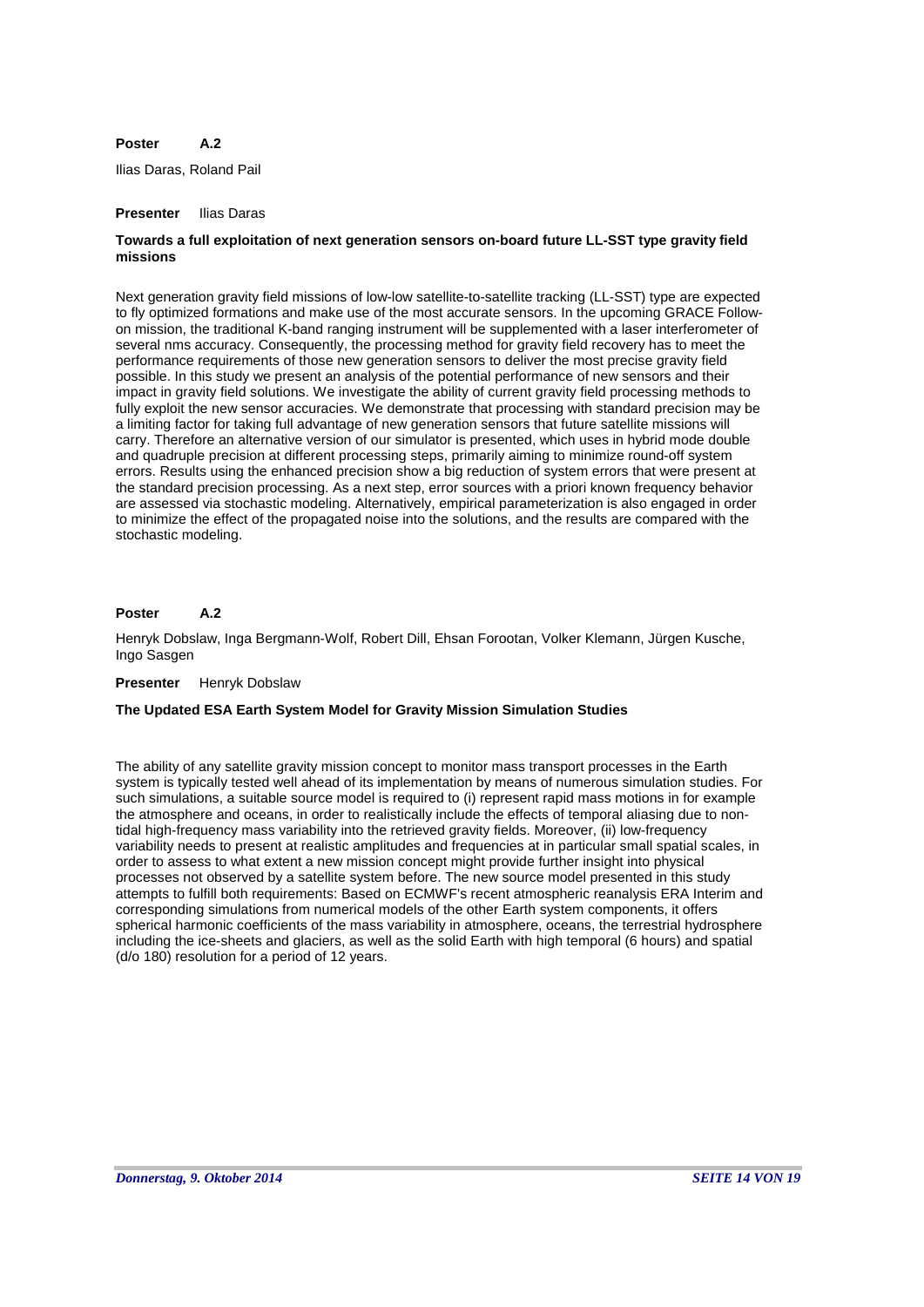#### **A.2 Poster**

Matthias Ellmer, Torsten Mayer-Gürr

### **Presenter** Matthias Ellmer

#### **GRACE follow-on sensor noise with realistic background models**

We performed multiple simulation studies of a GRACE-like satellite mission based on the current K-Band ranging instrument (KBR), while also using a laser-ranging instrument (LRI) as a drop-in replacement. We based our simulated data on real GRACE observations for April 2006. We used the variational equation approach to generate reduced dynamic orbits that were fitted to the actual GRACE kinematic orbits. Synthetic satellite ranging, star camera, accelerometer and kinematic orbit data was computed from these orbits. We synchronized all simulated instruments with the real measurements to account for data gaps. The next step was the introduction of effects that would reproduce the features of the real observations. For this, we used the two parameters of accelerometer noise and time-variable gravity. We degraded the AOD1B dealiasing product used in the generation of the fundamental orbit data with partial components of the updated ESA earth system model dataset in the recovery step. The resulting residual time-variable gravity signal lead to results that are similar to, and slightly better than, those of the real solution in both spectral and spatial domains. The LRI showed improved performance above degree and order 100. A further increase of accelerometer noise by a factor of 9 brought KBR degree variances in line with real data.

#### **A.2 Poster**

Bernard Foulon, Bruno Christophe, Francoise Liorzou

#### **Presenter** Bernard Foulon

#### **MICROSTAR, a "miniaturized" ultra sensitive accelerometer for future space missions**

With its mature technology inherited from the electrostatic accelerometers of the GRACE and GOCE geodesy missions, the MicroSTAR accelerometer is a new electrostatic accelerometer with limited weight-volume-power budgets for small satellite missions. The Sensor Unit comprising its Front End Electronics is weighting 1.5 kg inside less than 1 litre and with a maximum power consumption of 1.5 W. If not directly provided by the satellite, an associated Interface and Control Unit, contained in ¾ litre weighting 1.2 kg and consuming 2 W, insures the data packaging and transfer toward the satellite bus and provides to the instrument regulated power lines. With its cubic proof-mass positioned at the CoG of the satellite, MicroSTAR can provide, along its 3 axes, the measurements of the non gravitational forces acting on the satellite with a resolution performance up to 1.5E-11 m/s2/sqrt(Hz) in the measurement bandwidth from 0.2 mHz to 100 mHz. The poster will present a description of the MicroSTAR instrument, its detailed performance budget, the status of the prototype model developed under Onera's internal funding and its possible interest for some future small satellite LEO missions (as GRACE 2 or GRASP) or for planetary missions inside the solar system.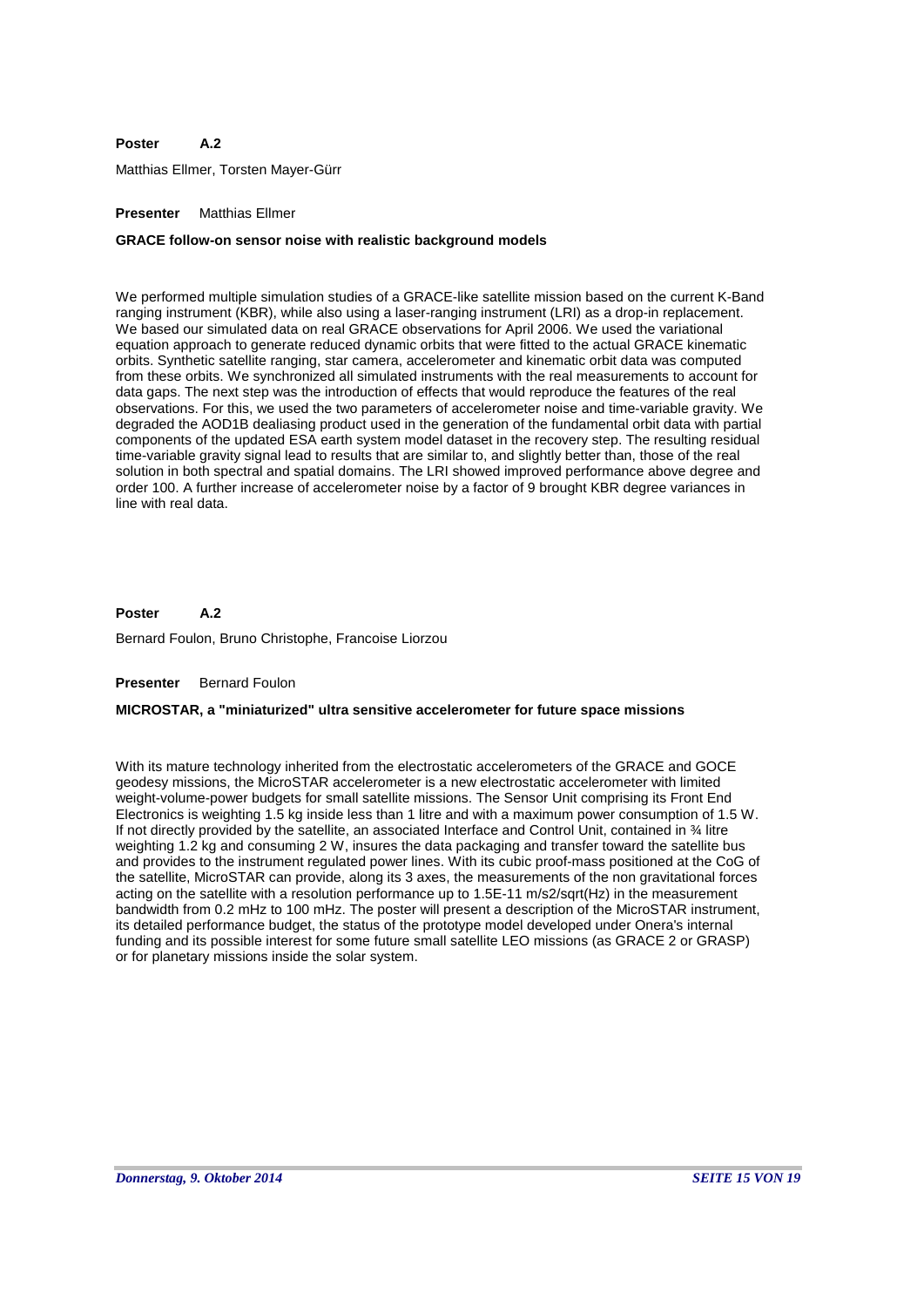#### **A.2 Poster**

Bernard Foulon, Bruno Christophe, Vincent Lebat, Karim Douch, Isabelle Panet

### **Presenter** Bernard Foulon

### **GREMLIT: a planar electrostatic gradiometer for airborne geodesy**

Taking advantage of technologies, developed by ONERA for the GRACE and GOCE space missions, the GREMLIT airborne gravity gradiometer is more particularly developed to provide complementary measurements at the short wavelengths in particular in the areas where spatial distribution and quality of ground data remain quite uneven like for example land/sea transition. Built using a double deck of a compact planar assembly of 4 electrostatic accelerometers leading to a cubic configuration gradiometer, the GREMLIT instrument is mounted on a dedicated stabilized platform which is controlled by the common mode outputs of the instrument itself along the horizontal directions. In addition to the realization of a one axis prototype model, detailed numerical simulations have been conducted over some realistic coastal test areas. Taking into account the data sheet performance of the associated commercial angular and data rate sensors and assuming actual airplane acceleration measurements, they lead to exhibit accuracy below 1E along the Txx and Tyy horizontal components. The poster will present the description and the characteristics of the whole instrument including the specific controlled platform and also some synthetic results of the simulations.

#### **A.2 Poster**

Vitali Müller for the LRI-D team

### **Presenter** Vitali Müller

### **Inter-satellite ranging for GRACE Follow-On and NGGM**

The GRACE Follow-On mission will use microwaves and laser light to determine variations in the satellite separation. The main microwave ranging instrument has been used successfully already in GRACE. The novel laser ranging instrument (LRI) shall demonstrate feasibility and functionality of inter-satellite laser interferometry with the benefit of an improved ranging sensitivity. The technology and instrument is attracting attention due to potential applications in future geodesy missions and in the gravitational wave mission LISA. Concepts, noise sources and challanges of satellite-satellite laser interferometry will be introduced. In particular the GRACE Follow-On LRI working principle will be explained.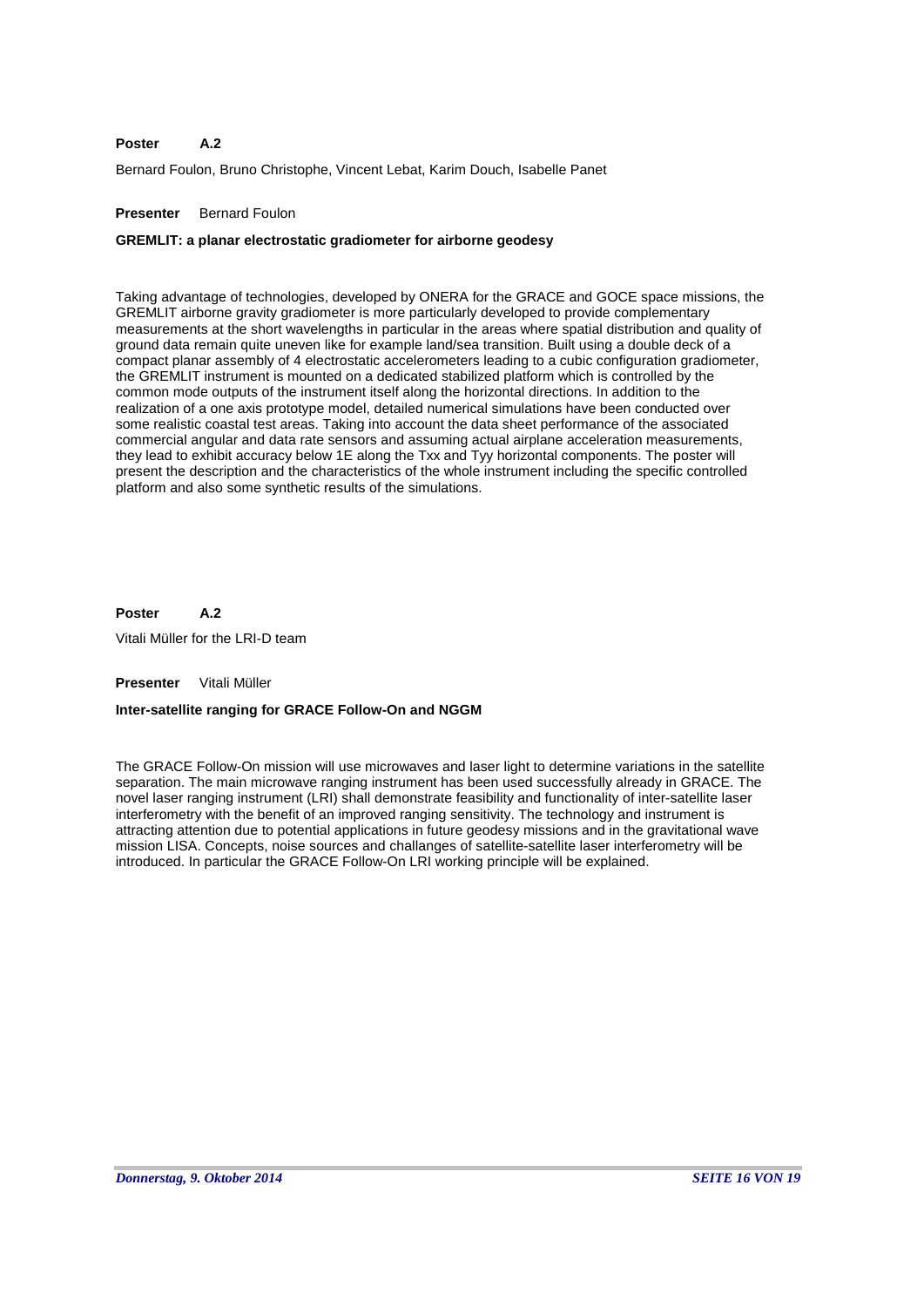#### **B.2 16:30**

Jianli Chen

### **Presenter** Jianli Chen

# **Reducing Leakage Error in GRACE-Estimated Antarctic Mass Balance**

Spatial leakage is a major limitation for quantitative interpretation of satellite gravity measurements from the Gravity Recovery and Climate Experiment (GRACE). It arises from the limited range of spherical harmonics (SH) available and additional filtering to suppress noise in high degree and order SH coefficients. Using synthetic data to simulate ice mass changes over Antarctica, we illustrate the quantitative effects of a limited range of SH coefficients (degree and order 60) and additional filtering, which in combination can attenuate signal amplitudes by up to 60%, and evaluate potential leakage effects on Antarctic mass rate estimates from ocean bottom pressure and terrestrial water storage (TWS) changes using model estimates and ice melting over Greenland, and Canadian Arctic Archipelago (CAA). We present details of a forward modeling algorithm used successfully in previous studies, and show that it is capable of removing these biases from GRACE estimates. Examples show how to implement the method by constraining locations of presumed mass changes, or leaving these locations unspecified within a continental region. Our analysis indicates that leakage effect from far-field TWS change and Greenland and CAA ice melting on Antarctica mass rate estimates appears minimal and negligible. However, leakage from long-term ocean bottom pressure change in the surrounding Antarctic Circumpolar Current regions may bias Antarctica mass rate estimates by up to 20 Gigatonne per year (Gt/yr).

#### **B.2 16:45**

Jennifer Bonin, Don Chambers, Himanshu Save

### **Presenter** Jennifer Bonin

### **What GRACE resolution is required to numerically separate Greenland's glacial mass balance from its surface mass balance?**

Mass change occurring over Greenland can be divided into two parts. Large-scale patterns in surface melting, runoff, and sublimation, as balanced by precipitation, result in changes in the surface mass balance (SMB), while changes in rates of ice discharge of marine-terminating outlet glaciers determine the glacial mass balance (GMB). While in most cases, these two types of mass change are modeled and measured separately, GRACE intrinsically lacks the direct ability to separate one cause from the other. We demonstrate one theoretical way to separate SMB from GMB with GRACE, using a least squares inversion technique. However, we find that the limited 60x60 spherical harmonic representation of GRACE RL05 does not provide sufficient resolution to adequately accomplish the task. We then determine the GRACE spatial resolution needed to actually separate the SMB from GMS signals, within acceptable error limits.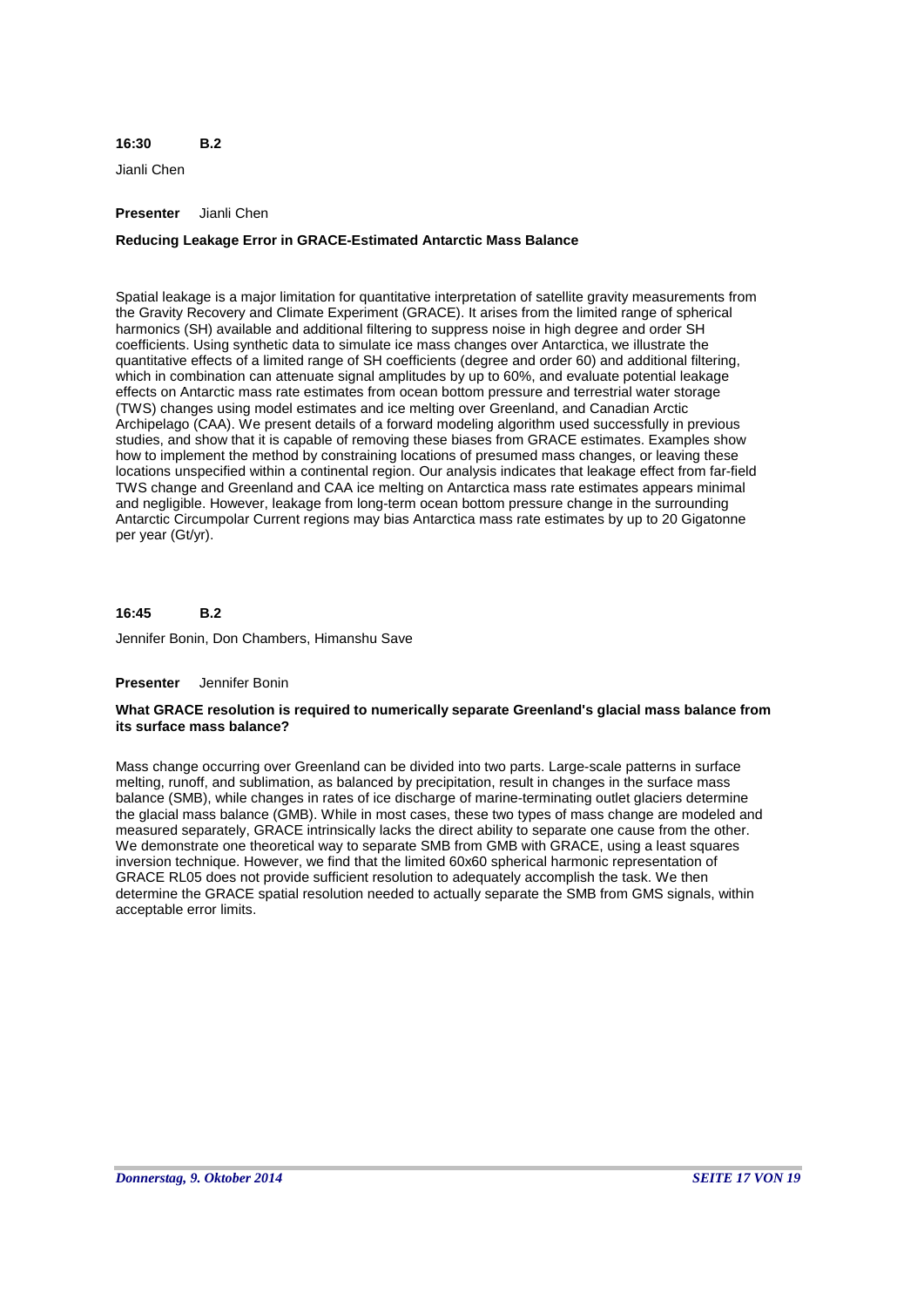#### **B.2 17:00**

S.B. Luthcke, B. Loomis, T. Sabaka

### **Presenter** S.B. Luthcke

### **Current estimates of land ice mass evolution from the NASA GSFC mascon solution**

Current land ice mass changes are determined from the latest NASA GSFC global mascon solution. The mascons describe the time variable gravity signal at monthly intervals and are directly estimated from the GRACE K-band range-rate observations, taking into account the full data noise covariance, and applying a mascon regularization matrix which acts to reduce signal leakage while maximizing signal recovery. The solution signals and errors are analyzed and discussed. An optimized Ensemble Empirical Mode Decomposition (EEMD) algorithm is applied to each land ice region to accurately determine the timing of the non-stationary seasonal signal without relying on a priori information. This approach enables the construction of meaningful annual net balance maps which highlight the spatial and temporal variability of land ice mass evolution throughout the GRACE mission.

**B.2** M. J. Talpe, R. S. Nerem, F. G. Lemoine, F. Landerer **17:15**

### **Presenter** R. S. Nerem

### **Two Decades of Mass Change in Greenland and Antarctica**

We use complimentary SLR/DORIS solutions to extend the record of time-variable gravity prior to GRACE by a full decade. The reconstructed fields are generated by combining the EOF spatial modes from GRACE with the temporal modes from an SLR/DORIS solution computed at NASA/GSFC. The most recent solution contains a weekly solution for 33 coefficients (up to degree and order 5, without the [5,0] terms but with [6,1] terms) and a full error covariance. The errors in the reconstruction were considered from two sources: (1) the fact that the GRACE EOF modes do not span the entire solution time frame, and (2) the errors in the SLR/DORIS solutions. We will focus on the mass change over 1992 – present for Greenland and Antarctica, because the signals are largest in these regions. We will also show the mass change of two regions away from the poles that have experienced notable interannual variability as a way to evaluate the spatial resolution of the reconstructed fields. In these reconstructed mass change curves, we also show the contribution of each mode as well as the contribution of different degrees from the SLR/DORIS solutions.